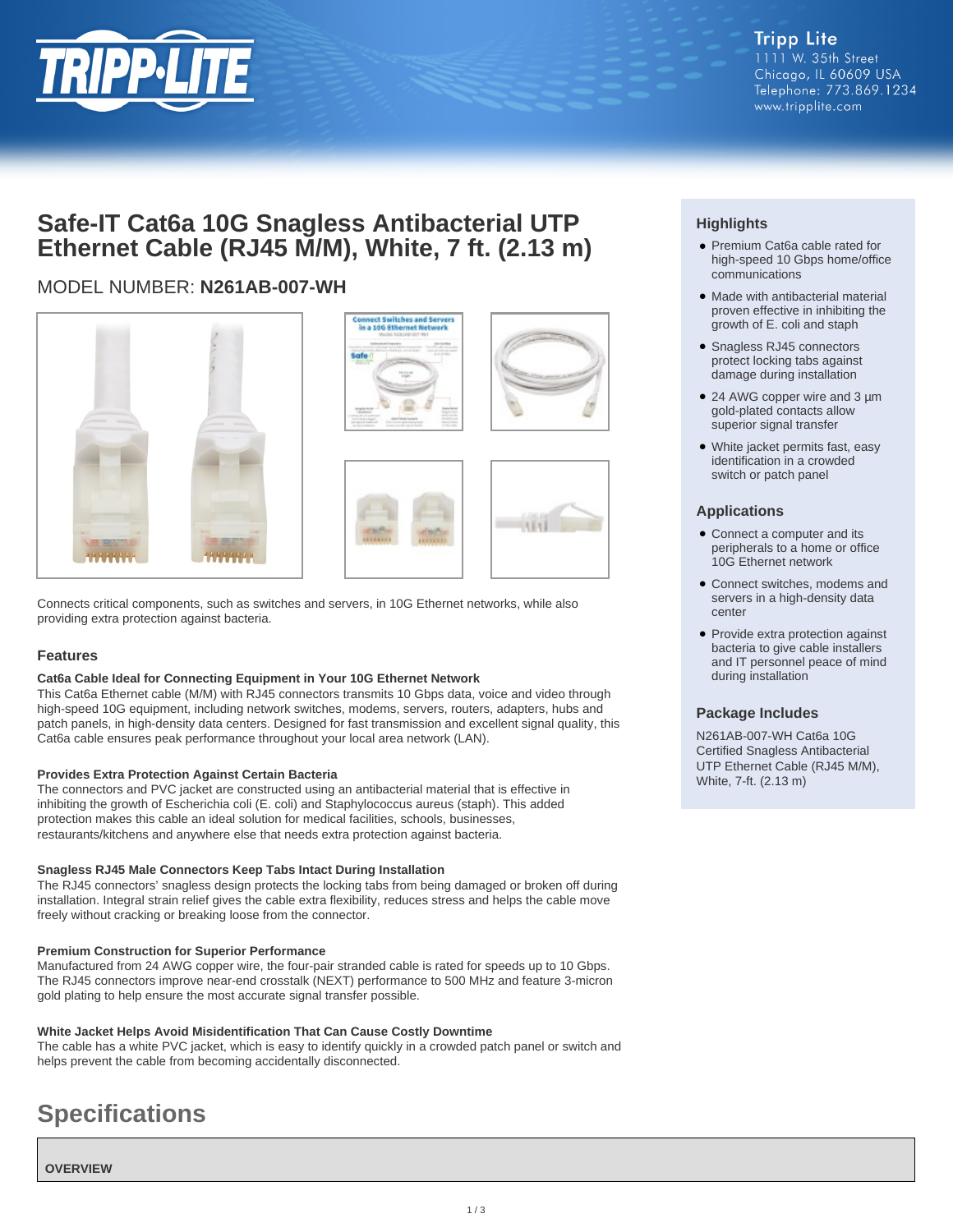

Tripp Lite<br>1111 W. 35th Street<br>Chicago, IL 60609 USA<br>Telephone: 773.869.1234<br>www.tripplite.com

| <b>UPC Code</b>                      | 037332259790                 |  |
|--------------------------------------|------------------------------|--|
| Technology                           | Cat <sub>6</sub> a           |  |
|                                      |                              |  |
| <b>PHYSICAL</b>                      |                              |  |
| Cable Jacket Color                   | White                        |  |
| Cable Jacket Material                | <b>PVC</b>                   |  |
| Cable Jacket Rating                  | <b>CMX</b>                   |  |
| Cable Shielding                      | <b>UTP</b>                   |  |
| Cable Outer Diameter (OD)            | 6.2mm                        |  |
| Number of Conductors                 | 4 Pair                       |  |
| <b>Conductor Material</b>            | <b>Stranded Copper</b>       |  |
| Conductor Gauge                      | 24 AWG                       |  |
| Cable Length (ft.)                   | $\overline{7}$               |  |
| Cable Length (m)                     | 2.13                         |  |
| Cable Length (in.)                   | 84                           |  |
| <b>ENVIRONMENTAL</b>                 |                              |  |
| <b>Operating Temperature Range</b>   | 14 to 122 F (-10 to 50 C)    |  |
| Storage Temperature Range            | 5 to 140 F (-15 to 60 C)     |  |
| <b>Operating Humidity Range</b>      | 0% TO 90% RH, NON-CONDENSING |  |
| Storage Humidity Range               | 0% TO 90% RH, NON-CONDENSING |  |
| <b>COMMUNICATIONS</b>                |                              |  |
|                                      | 500 MHz                      |  |
| Bandwidth per TIA Standard           |                              |  |
| Maximum Bandwidth as Tested          | 600 MHz                      |  |
| Network Compatibility                | 10 Gbps                      |  |
| <b>CONNECTIONS</b>                   |                              |  |
| Side A - Connector 1                 | RJ45 (MALE)                  |  |
| Side B - Connector 1                 | RJ45 (MALE)                  |  |
| <b>Crossover Wiring</b>              | No                           |  |
| <b>Contact Plating</b>               | Gold                         |  |
| Connector Type                       | Snagless                     |  |
| Wiring Configuration                 | EIA/TIA 568B                 |  |
| <b>FEATURES &amp; SPECIFICATIONS</b> |                              |  |
| Antimicrobial                        | No                           |  |
|                                      |                              |  |